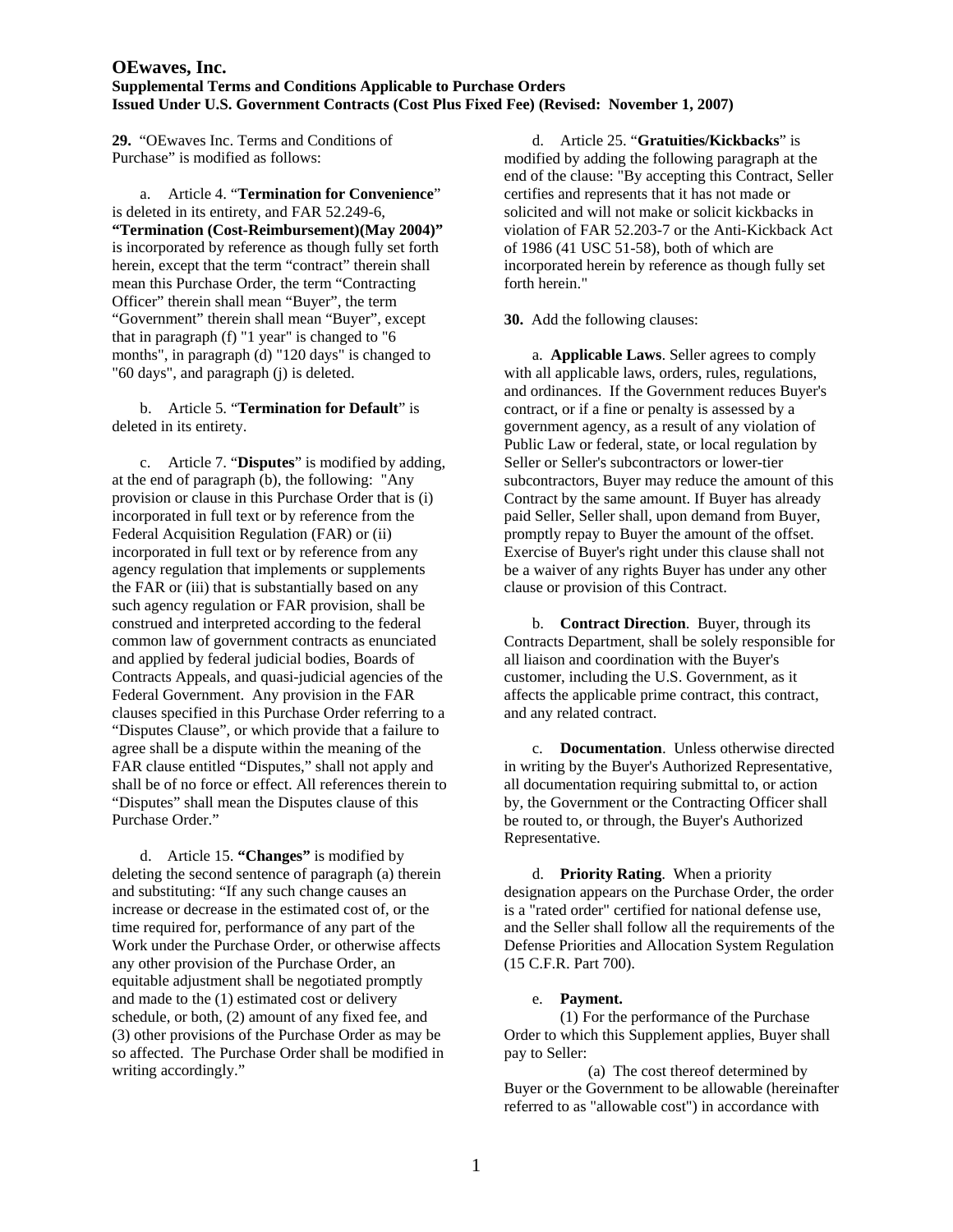the applicable Purchase Order and Subpart 31.1 of the Federal Acquisition Regulation (FAR) in effect on the date of such Purchase Order; and

 (b) Such fixed fee, if any, as may be provided for in such Purchase Order.

 (2) Payment of the fixed fee, if any, shall be made to Seller as specified by the applicable Purchase Order provided, that after payment of eighty-five percent (85%) of the fixed fee, Buyer may withhold further payment until a reserve is set aside in an amount that shall not exceed fifteen percent (15%) of the total fixed fee.

#### **f. Invoicing.**

 (1) Buyer shall make payments to Seller when requested as work progresses, but not more often than monthly, in amounts approved by Buyer upon submittal by Seller to Buyer of a proper invoice, in such form and reasonable detail as Buyer may require, and supported by a statement of the claimed allowable costs for performing such Purchase Order. Such payment shall be made promptly, except as otherwise provided in the Purchase Order, subject to the Audit paragraph below.

 (2) The original and two (2) copies of each invoice covering allowable costs and fixed fee, bearing the following certification and certified by an officer or other responsible official of Seller authorized by it to certify such statements, shall be submitted to Buyer for approval.

"I certify that the above statement has been prepared from the books and records of the above named Supplier in accordance with the Purchase Order and to the best of my knowledge and belief, is correct, and that all the costs are allocable and properly chargeable to the Purchase Order."

## **g. Reimbursing Costs.**

(1) For the purpose of reimbursing allowable costs (except as provided in subparagraph (2) below, with respect to pension, deferred profit sharing, and employee stock ownership plan contributions, the term "costs" includes only:

 (a) Those recorded costs that, at the time of the request for reimbursement, Seller has paid by cash, check, or other form of actual payment for items or services purchased directly for the Purchase Order;

 (b) When Seller is not delinquent in paying costs of contract performance in the ordinary course of business, costs incurred, but not necessarily paid, for (A) materials issued from Seller's inventory

and placed in the production process for use on the Purchase Order, (B) direct labor, (C) direct travel, (D) other direct in-house costs, and (E) properly allocable and allowable indirect costs, as shown in the records maintained by Seller for purposes of obtaining reimbursement under Government contracts, and

 (c) The amount of progress payments that have been paid to Seller's subcontractors under similar cost standards.

 (2) Seller's contributions to any pension or other post retirement benefit, profit-sharing or employee stock ownership plan funds that are paid quarterly or more often may be included in indirect costs for payment purposes: Provided, that Seller pays the contribution to the fund within 30 days after the close of the period covered. Payments made 30 days or more after the close of a period shall not be included until Seller actually makes the payment. Accrued costs for such contributions that are paid less often than quarterly shall be excluded from indirect costs for payment purposes until Seller actually makes the payment.

 (3) Costs incurred by Seller by reason of its use and occupancy of facilities furnished pursuant to facilities contracts authorized for use in connection with Purchase Orders to which this Supplement applies insofar as they are allocable to the performance of such Purchase Orders shall be allowable costs except to the extent that Seller is reimbursed for such costs under other contracts or to the extent that provision is made apart from applicable Purchase Orders or other contracts for the payment of such costs by the Government or otherwise than by Seller, and except to the extent that such costs are included in Seller's overhead.

 (4) Appropriate credit shall be given to Buyer for disposal of scrap and salvage and any surplus parts or material. Such credit may be applied to Seller's overhead, to the extent Seller's recoverable scrap program is approved by the Contracting Officer. Buyer shall not be charged for excessive procurement of material and parts.

 (5) There shall be included as allowable indirect costs such overhead rates as may be established of Seller and the cognizant Government Agency in accordance with the principles of the Federal Acquisition Regulation and applicable FAR Supplement. Pending establishment of final overhead rates for any period, Seller shall be reimbursed at billing rates approved by the cognizant Government Agency, which billing rates may be revised from time to time subject to such approval and subject to appropriate adjustment when the final rates for that period are established.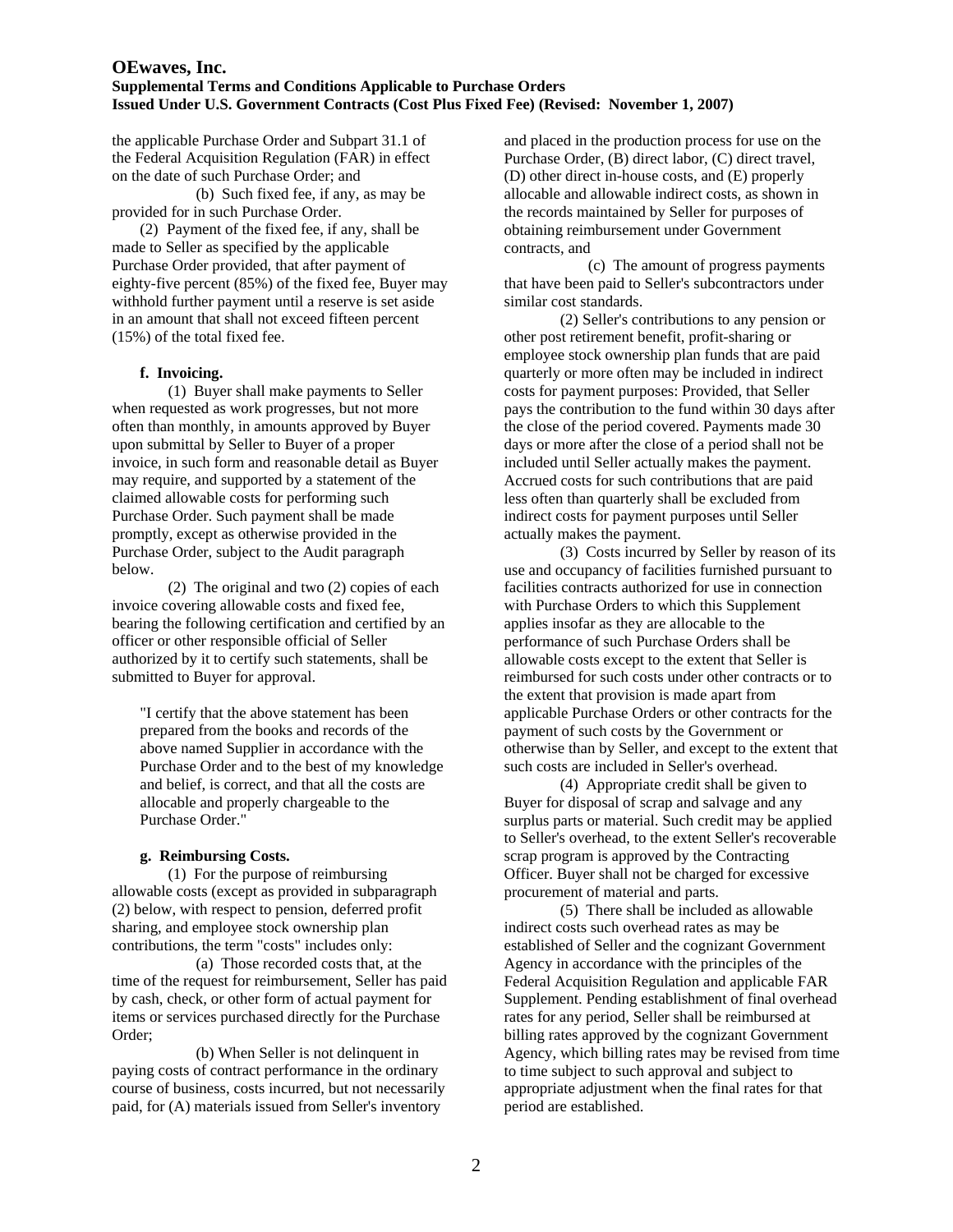(6) The restriction on payment more frequently than monthly and the requirement of prior payment for items or services purchased directly for the Purchase Order shall not apply where Seller is a small business concern.

 (7) Pending definitization, payments made under letter contracts shall be in accordance with FAR 52.216-26, Payments of Allowable Costs Before Definitization.

 (8) Any statements in specifications or other documents incorporated in Purchase Orders to which this Supplement applies by reference designating performance of services or furnishing of materials at Seller's expense or at no cost to Buyer shall be disregarded for purposes of costreimbursement under this Article.

#### **h. Disallowance.**

(1) Notwithstanding final payment under Purchase Orders to which this Supplement applies, if any amount actually paid by Buyer to Seller is disallowed to Buyer by Government Auditors, the cognizant Contracting Officer or by the General Accounting Officer, as an item of cost under the prime contract, or if Buyer is required because of any action of the Government to refund or credit to the Government any amount with respect to an item of cost for which it has reimbursed Seller, including any amounts offset pursuant to FAR 52.203-7 or the Anti-Kickback Act (41 USC 5(A-58)), Seller shall, on demand made by Buyer after such disallowance or after Buyer shall have made such refund or given such credit, promptly repay to Buyer the amount which Buyer has paid to Seller with respect to any such item or items; provided, however, that to the extent such disallowance or such refund or credit is the result of the performance by Seller of work authorized by Buyer but not authorized by the prime contract, Seller shall not be required to repay Buyer the amount which Buyer has paid to Seller with respect to the performance of such work. In the event Buyer shall recover any amount so disallowed or so refunded or credited by it to the Government with respect to any such item or items, Buyer shall pay the amount of such recovery to Seller if the same shall not theretofore have been repaid to Seller.

 (2) In the event that any department, agency or representative of the Government disallows any cost granted under Purchase Orders to which this Supplement applies, and in Buyer's opinion it appears that such disallowance is inequitable and that such cost should be considered allowable, then Buyer agrees to negotiate with such department, agency or representative of the Government to obtain the

reinstatement of such costs as allowable under the terms of the applicable Purchase Orders.

**i. Audits.** At any time or times before final payment, Buyer or the Contracting Officer may have Seller's invoices and statements of cost audited. Any payment may be (1) reduced by amounts found by Buyer or the Contracting Officer not to constitute allowable costs or (2) adjusted for prior overpayments or underpayments.

## **j. Management Reporting**.

 (1) Seller shall provide monthly (unless otherwise specified by the applicable Purchase Order) status reports in a form acceptable to Buyer (as set forth in the Statement of Work (SOW) or as otherwise set forth by the Purchase Order). These reports shall indicate progress in terms of planned versus actual accomplishment of specific work tasks and shall be in sufficient depth to highlight variances from the program plan (in technical, quality, schedule, cost, etc. aspects) at the earliest possible date. This requirement is not intended to duplicate any tasks required under the SOW.

 (2) Each report shall also include an analysis of all significant variances which shall include the effect of the variance on other program work elements and Seller's proposed plan for recovery to achieve an on-schedule status, submitted and signed by Seller's executive management stating that he/she has reviewed these reports in depth and agrees that they show the current status of the program.

 (3) If at any time it appears to Seller that the delivery Schedule cannot be met, Seller shall notify Buyer as soon as possible as to the cause or causes thereof (including late or deficient Government Furnished Equipment (GFE) or Buyer Furnished Equipment), action being taken to remove such cause or causes, and when On-Schedule status will be achieved. Notification under this Article shall not limit Buyer's rights under the Termination Article nor relieve Seller from any requirement contained in Purchase Orders issued by Buyer.

**31. Certifications and Representations**. This clause contains certifications and representations that are material representations of fact upon which Buyer will rely in making awards to Seller. By submitting its written offer, or providing oral offers/quotations at the request of Buyer, or accepting any Purchase Order, including verbal orders from a Buyer Authorized Representative, Seller represents and certifies as set forth below in this clause. Seller shall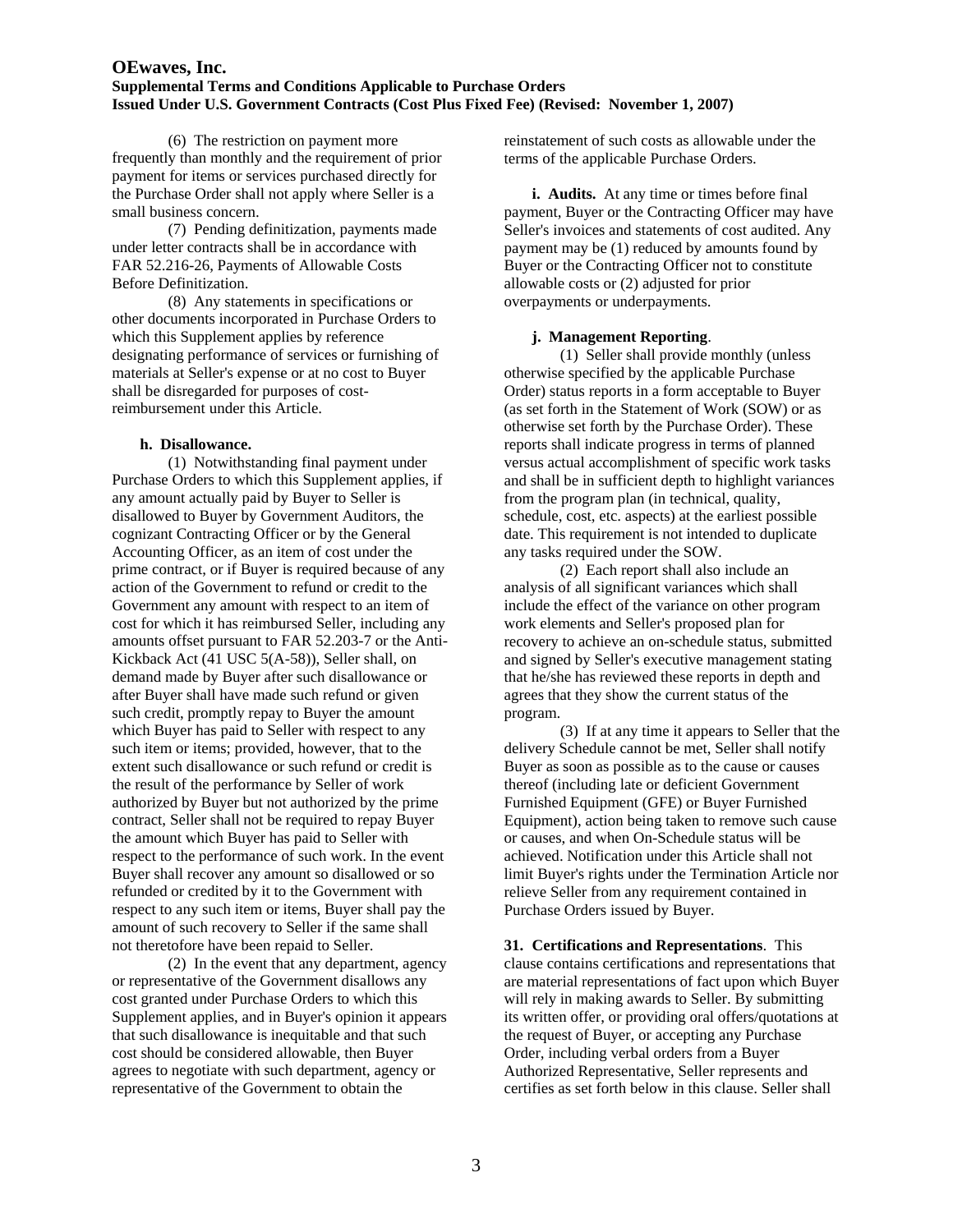immediately notify Buyer of any change of status with regard to these certifications.

 a. **52.222-21 Certification of Nonsegregated Facilities**. (Applicable to purchase orders that include the Equal Opportunity clause at FAR 52.222-26) (i) "Segregated facilities" as used in this provision means any waiting rooms, work areas, rest rooms and wash rooms, restaurants and other eating areas, time clocks, locker rooms and other storage or dressing areas, parking lots, drinking fountains, recreation or entertainment areas, transportation, and housing facilities provided for employees, that are segregated by explicit directive or are in fact segregated on the basis of race, color, religion, or national origin because of written or oral policies or employee custom. The term does not include separate or single-user rest rooms or necessary dressing or sleeping areas provided to assure privacy between the sexes. (ii) Seller certifies that it does not and will not maintain or provide for its employees any segregated facilities at any of its establishments, and that it does not and will not permit its employees to perform their services at any location under its control where segregated facilities are maintained. Seller agrees that a breach of this certification is a violation of the Equal Opportunity clause in the contract. (iii) Seller further agrees that (except where it has obtained identical certifications from proposed lower-tier subcontractors for specific time periods) Seller will: (a) obtain identical certifications from proposed lower-tier subcontractors before the award of subcontracts under which the subcontractor will be subject to the Equal Opportunity clause; (b) retain these certifications in its files; and (c) forward the following notice to its proposed lower-tier subcontractors (except if those subcontractors have submitted identical certifications for specific time periods): **NOTICE TO PROSPECTIVE SUBCONTRACTORS OF REQUIREMENT FOR CERTIFICATIONS OF NONSEGREGATED FACILITIES.** A certification

of Non-segregated Facilities must be submitted before the award of a lower-tier subcontract subject to the Equal Opportunity clause. The certification may be submitted either for each subcontractor or for all subcontracts during a period (i.e., quarterly, semiannually, or annually).

NOTE: The penalty for making false statements in offers is prescribed in 18 U.S.C. 1001.

#### b. **52.222-22 Previous Contracts and**

**Compliance Reports**. Seller represents that, if Seller has participated in a previous contract or subcontract subject either to the Equal Opportunity clause (FAR

52.222-26) of this solicitation, the clause originally contained in Section 310 of Executive Order No. 10925, or the clause contained in Section 201 of Executive Order No. 11114, that Seller has (i) filed all required compliance reports and (ii) that representations indicating submission of required compliance reports, signed by proposed subcontractors, will be obtained before subcontract awards.

 c. **52.222-25 Affirmative Action Compliance**. (Applicable if (i) Seller has 50 or more employees, (ii) is not exempt from the Equal Opportunity clause (FAR 52.222-26) and (iii) government contracts that exceed \$50,000.) Seller represents: (i) [\_\_\_] that it has developed and has on file/[  $\Box$ ] not developed and does not have on file, at each establishment, affirmative action programs required by the rules and regulations of the Secretary of Labor (41 CFR 60-1 and  $60-2$ ), or (ii) it  $[\_\_\]$  has not previously had contracts subject to the affirmative action programs requirement of the rules and regulations of the Secretary of Labor and that in the event such program does not presently exist Seller will develop and place in operation a written Affirmative Action Compliance Program within 120 days from the award of this Contract. (iv) Seller shall include this clause in any lower-tier order that is not exempt from the requirements of the Equal Opportunity clause (FAR 52.222-26).

 c. **52.203-11 Certification and Disclosure Regarding Payments to Influence Certain Federal Transactions** (Applicable to solicitations/ Contracts/purchase orders that exceed \$100,000).

 a. The definitions, prohibitions and exceptions contained in the clause at FAR 52.203-12, Limitation on Payments to Influence Certain Federal Transactions, included in this solicitation or Purchase Order are hereby incorporated by reference in this certification.

 b. Seller, by signing his or her offer or by acceptance of this Purchase Order, hereby certifies to the best of his or her knowledge and belief that on or after December 23, 1989,

 (a) No Federal appropriated funds have been paid or will be paid to any person for influencing or attempting to influence an officer or employee of any agency, a Member of Congress, an officer or employee of Congress, or an employee of a Member of Congress on his or her behalf in connection with the awarding of any Federal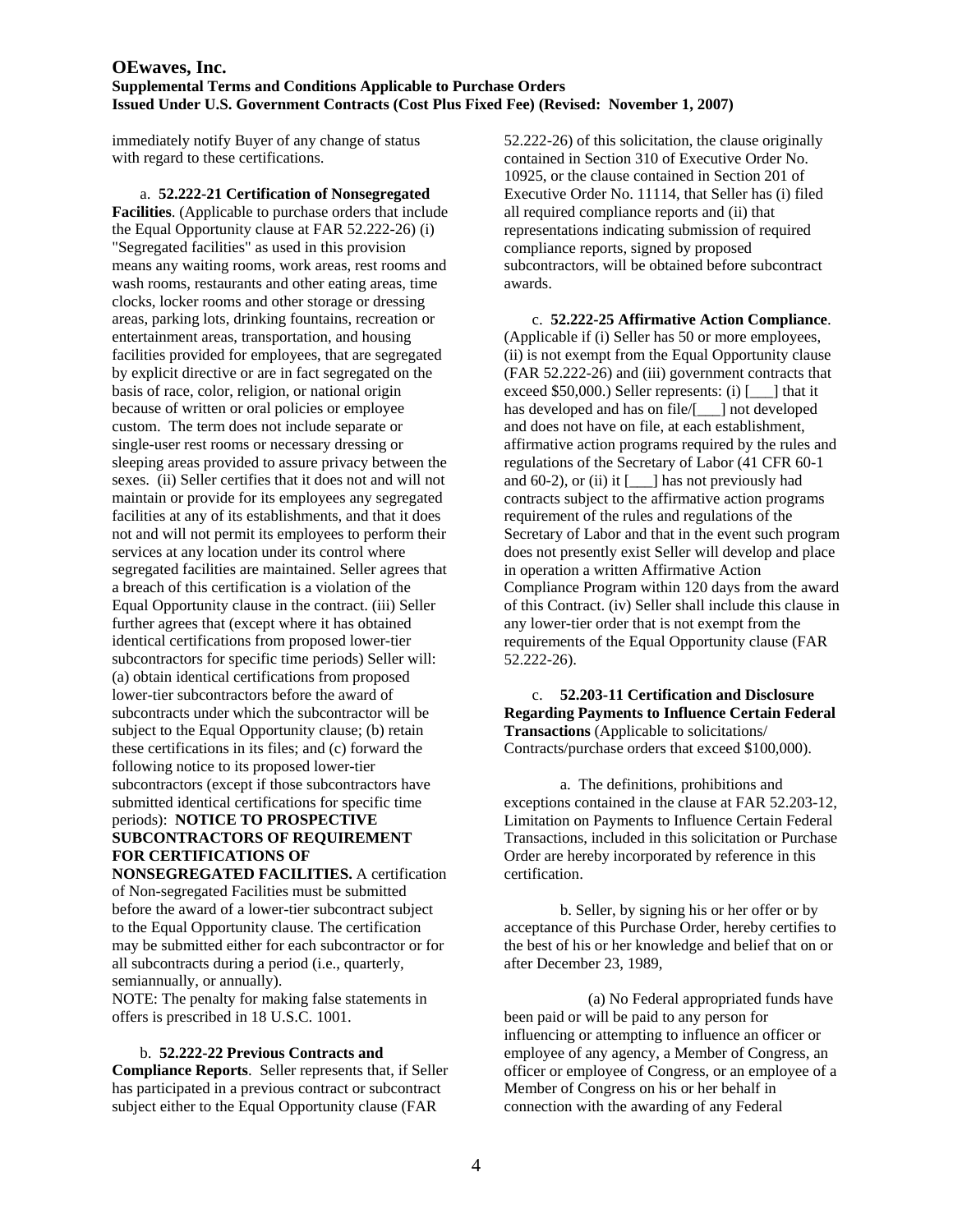contract, the making of any Federal grant, the making of any Federal loan, the entering into of any cooperative agreement, and the extension, continuation, renewal, amendment or modification of any Federal contract, grant, loan, or cooperative agreement.

 (b) If any funds other than Federal appropriated funds (including profit or fee received under a covered Federal transaction) have been paid, or will be paid, to any person, for influencing or attempting to influence an officer or employee of any agency, a Member of Congress, an officer or employee of Congress, or an employee of a Member of Congress on his or her behalf in connection with this solicitation or Purchase Order, Seller shall complete and submit, with its offer, OMB standard from LLL, Disclosure of Lobbying Activities, to Buyer; and,

 (c) He or she will include the language of this certification in all lower tier subcontracts awards at any tier and require that all recipients of subcontract awards in excess of \$100,000 shall certify and disclose accordingly.

**d. FAR 52.209-5 Certification Regarding Debarment, Suspension, Proposed Debarment, And Other Responsibility Matters.** (Applicable to solicitations/Contracts/purchase orders in excess of \$100,000).

 $(a)(1)$  The Seller certifies, to the best of its knowledge and belief, that --

(i) The Seller and/or any of its Principals –

(A) Are  $\lceil \underline{\hspace{1cm}} \rceil$  are not  $\lceil \underline{\hspace{1cm}} \rceil$  presently debarred, suspended, proposed for debarment, or declared ineligible for the award of contracts by any Federal agency;

(B) Have  $\lceil \underline{\hspace{1cm}} \rceil$  have not  $\lceil \underline{\hspace{1cm}} \rceil$ , within a three-year period preceding this offer, been convicted of or had a civil judgment rendered against them for: commission of fraud or a criminal offense in connection with obtaining, attempting to obtain, or performing a public (Federal, state, or local) contract or subcontract; violation of Federal or state antitrust statutes relating to the submission of offers; or commission of embezzlement, theft, forgery, bribery, falsification or destruction of records, making false

statements, tax evasion, or receiving stolen property; and

(C) Are [\_\_] are not [\_\_] presently indicted for, or otherwise criminally or civilly charged by a governmental entity with, commission of any of the offenses enumerated in paragraph  $(a)(1)(i)(B)$  of this provision.

(ii) The Seller has  $[\_]$  has not  $[\_]$ , within a three-year period preceding this offer, had one or more contracts terminated for default by any Federal agency.

(2) "Principals," for the purposes of this certification, means officers; directors; owners; partners; and, persons having primary management or supervisory responsibilities within a business entity (e.g., general manager; plant manager; head of a subsidiary, division, or business segment, and similar positions).

> This Certification Concerns a Matter Within the Jurisdiction of an Agency of the United States and the Making of a False, Fictitious, or Fraudulent Certification May Render the Maker Subject to Prosecution Under Section 1001, Title 18, United States Code.

(b) The Seller shall provide immediate written notice to the Buyer if, at any time prior to contract award, the Seller learns that its certification was erroneous when submitted or has become erroneous by reason of changed circumstances.

 (c) A certification that any of the items in paragraph (a) of this provision exists will not necessarily result in withholding of an award under this solicitation. However, the certification will be considered in connection with a determination of the Seller's responsibility. Failure of the Seller to furnish a certification or provide such additional information as requested by Buyer may render the Seller nonresponsible.

(d) Nothing contained in the foregoing shall be construed to require establishment of a system of records in order to render, in good faith, the certification required by paragraph (a) of this provision. The knowledge and information of Seller is not required to exceed that which is normally possessed by a prudent person in the ordinary course of business dealings.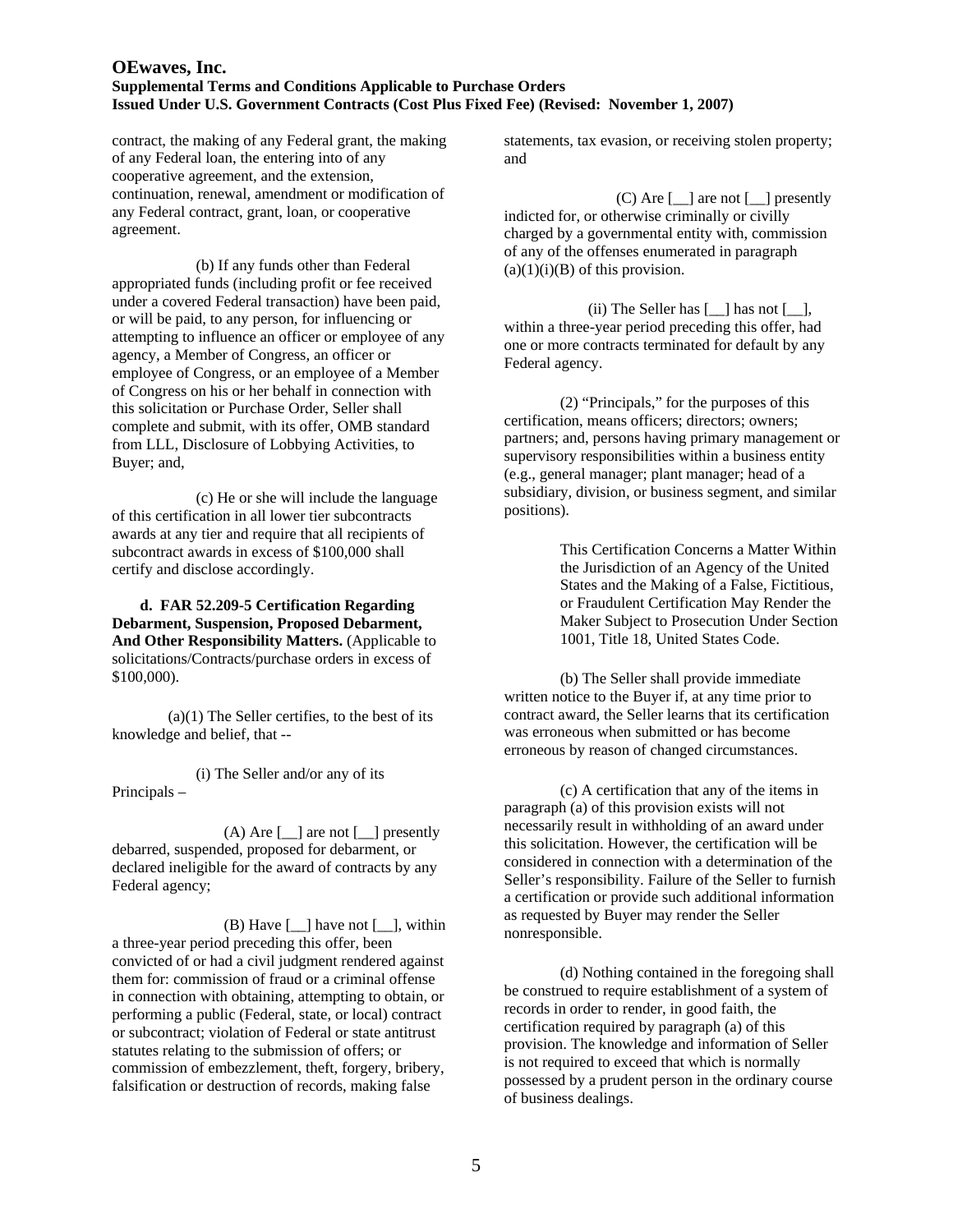(e) The certification in paragraph (a) of this provision is a material representation of fact upon which reliance was placed when making award. If it is later determined that the Seller knowingly rendered an erroneous certification, in addition to other remedies available to Buyer, Buyer may terminate the contract resulting from this solicitation for default.

 e. **FAR 52.223-13 Certification of Toxic Chemical Release Reporting.** (Applicable to competitive contracts expected to exceed \$100,000)

(a) Executive Order 13148, of April 21, 2000, Greening the Government through Leadership in Environmental Management, requires submission of this certification as a prerequisite for contract award.

(b) By signing this offer, the offeror certifies that --

(1) As the owner or operator of facilities that will be used in the performance of this contract that are subject to the filing and reporting requirements described in section 313 of the Emergency Planning and Community Right-to-Know Act of 1986 (EPCRA) (42 U.S.C. 11023) and section 6607 of the Pollution Prevention Act of 1990 (PPA) (42 U.S.C. 13106), the offeror will file and continue to file for such facilities for the life of the contract the Toxic Chemical Release Inventory Form (Form R) as described in sections 313(a) and (g) of EPCRA and section 6607 of PPA; or

(2) None of its owned or operated facilities to be used in the performance of this contract is subject to the Form R filing and reporting requirements because each such facility is exempt for at least one of the following reasons:

(i) The facility does not manufacture, process, or otherwise use any toxic chemicals listed in 40 CFR 372.65;

(ii) The facility does not have 10 or more full-time employees as specified in section 313(b)(1)(A) of EPCRA, 42 U.S.C. 11023(b)(1)(A);

(iii) The facility does not meet the reporting thresholds of toxic chemicals established under section 313(f) of EPCRA, 42 U.S.C. 11023(f) (including the alternate thresholds at 40 CFR 372.27, provided an appropriate certification form has been filed with EPA);

(iv) The facility does not fall within the following Standard Industrial Classification (SIC) codes 20 through 39 as set forth in FAR section 19.102 or their corresponding North American Industry Classification System sectors.

(v) The facility is not located within any State of the United States or its outlying areas.

#### **32. Government Clauses**.

a. For orders placed in support of and charged to a U.S. Government Prime Contract or subcontract thereunder, the above provisions and this provision 32 shall apply in addition to "OEwaves Inc. Terms and Conditions of Purchase." In the event of any inconsistency or conflict between or among the provisions of this Purchase Order, such inconsistency or conflict shall, subject to Article 9 (d), be resolved in accordance with Article 12.

b. Except as otherwise indicated on the face of this order, the FAR and Department of Defense Federal Acquisition Regulation Supplement (DFARS) clauses specified in this Article, where applicable by their terms, are incorporated herein by reference. The effective version of the FAR or DFARS clause shall be the same version as specified in Buyer's Prime Contract or higher-tier subcontract under which this Purchase order is a subcontract. If no version is specified in Buyer's Prime Contract or the higher-tier subcontract, the version specified below shall apply. If any of the clauses are not applicable by their terms, they shall be self-deleting.

c. As used in the FAR and DFARS clauses specified in this Article, "Government" and "Contracting Officer" mean Buyer. "Contractor" means "Seller, "Contract" means this Order unless the context of the clause requires otherwise, and "subcontract" means "Seller's purchase order or subcontract issued pursuant to this Order."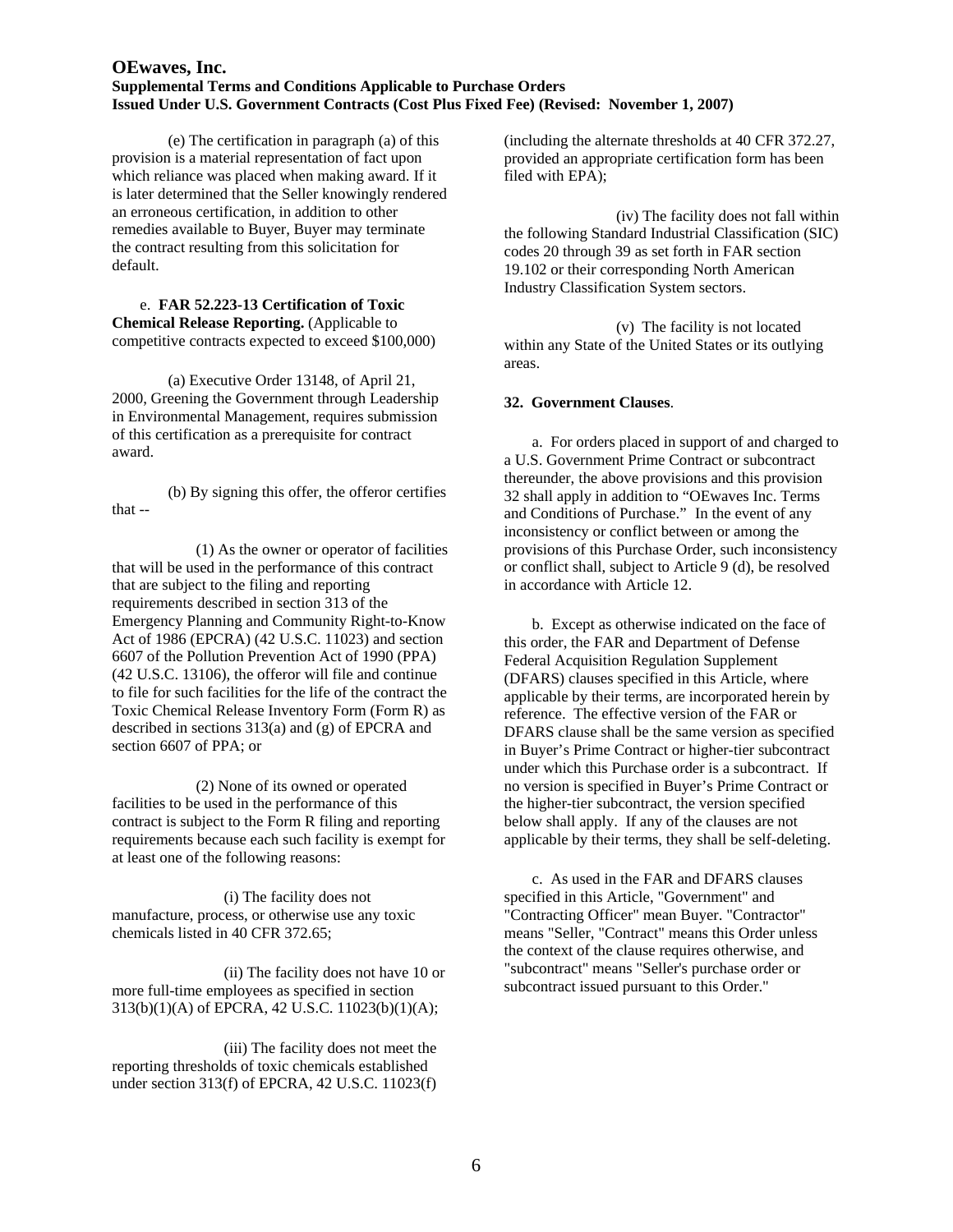| <b>FAR CLAUSE</b> | <b>DATE</b>      | <b>TITLE</b>                                                                                                                                                                                                                          |
|-------------------|------------------|---------------------------------------------------------------------------------------------------------------------------------------------------------------------------------------------------------------------------------------|
| 52.203-5          | APR 1984         | <b>Covenant Against Contingent Fees</b>                                                                                                                                                                                               |
| 52.203-6          | <b>SEP 2006</b>  | Restrictions on Subcontractor Sales to the Government<br>(applicable to orders over \$100,000)                                                                                                                                        |
| <b>ALTI</b>       | <b>OCT 1995</b>  | (ALT I is applicable to orders for commercial items)                                                                                                                                                                                  |
| 52.203-7          | <b>JUL 1995</b>  | Anti-Kickback Procedures (except for Paragraph (c)(1))                                                                                                                                                                                |
| 52.203-12         | <b>SEPT 2007</b> | Limitation on Payments to Influence Certain Federal Transactions (Applies to<br>orders expected to exceed \$100,000)                                                                                                                  |
| 52.204-2          | <b>AUG 1996</b>  | Security Requirements (Applies when Seller may require access to classified<br>information)                                                                                                                                           |
| ALT <sub>1</sub>  | <b>APR 1984</b>  | (ALT 1 is applicable to cost contracts for research and development with<br>educational institutions)                                                                                                                                 |
| 52.204-4          | <b>AUG 2000</b>  | Printed or Copied Double-Sided on Recycled Paper (Applies to orders exceeding<br>\$100,000)                                                                                                                                           |
| 52.211-5          | <b>AUG 2000</b>  | Material Requirements (Applies to orders for supplies that are not commercial<br>items)                                                                                                                                               |
| 52.215-2          | <b>JUN 1999</b>  | Audit and Records - Negotiation (Applies to orders of \$100,000 or more)                                                                                                                                                              |
| 52.215-10         | <b>OCT 1997</b>  | Price Reduction for Defective Cost or Pricing Data (Applies to new orders for<br>which cost or pricing data is required)                                                                                                              |
| 52.215-11         | <b>OCT 1997</b>  | Price Reduction for Defective Cost or Pricing Data - Modifications (Applies to<br>modifications of an order involving a pricing adjustment)                                                                                           |
| 52.215-12         | <b>OCT 1997</b>  | Subcontractor Cost or Pricing Data                                                                                                                                                                                                    |
| 52.215-13         | <b>OCT 1997</b>  | Subcontractor Cost or Pricing Data - Modifications                                                                                                                                                                                    |
| 52.215-14         | <b>OCT 1997</b>  | Integrity of Unit Prices (Applicable to all orders other than: those at or below<br>\$100,000; services where supplies are not required; commercial items, construction<br>or architect-engineering services; and petroleum products) |
| 52.215-15         | <b>OCT 2004</b>  | Pension Adjustments and Asset Reversions (Applies to orders where certified cost<br>or pricing data will be required or for which any preaward or post award cost<br>determinations will be subject to FAR Part 31)                   |
| 52.215-16         | <b>JUN 2003</b>  | Facilities Capital Cost of Money (Applicable to Purchase Orders subject to cost<br>principles for contracts with commercial organizations)                                                                                            |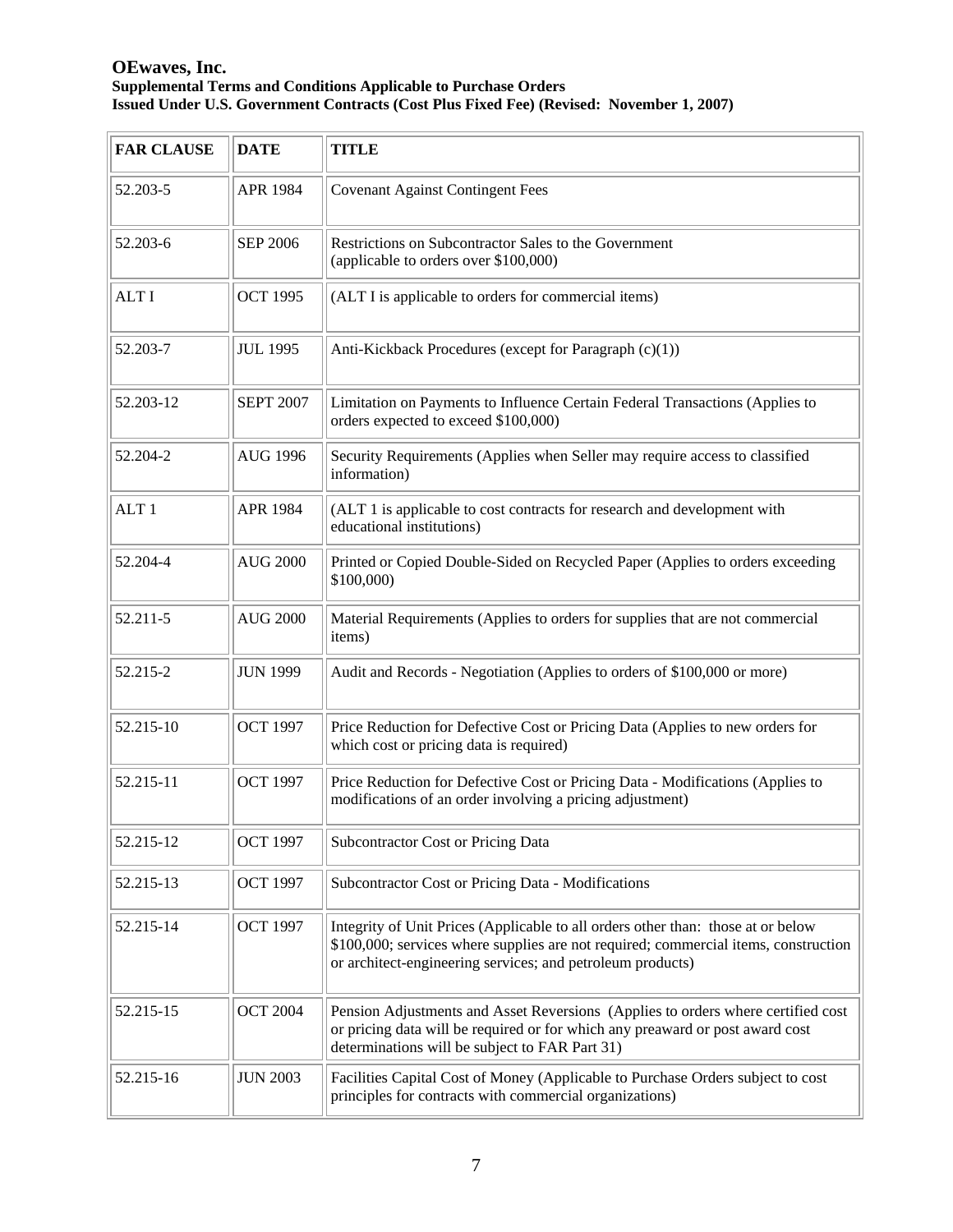| 52.215-17 | <b>OCT 1997</b> | Waiver of Facilities Capital Cost of Money (Applicable if Seller does not propose<br>facilities capital cost of money in its offer)                                                                                                                                  |
|-----------|-----------------|----------------------------------------------------------------------------------------------------------------------------------------------------------------------------------------------------------------------------------------------------------------------|
| 52.215-18 | <b>JUL 2005</b> | Reversion or Adjustment of Plans for Postretirement Benefits (PRB) Other than<br>Pensions (Applies to orders where certified cost or pricing data will be required or<br>for which any preaward or post award cost determinations will be subject to FAR<br>Part 31) |
| 52.215-19 | <b>OCT 1997</b> | Notification of Ownership Changes (Applies to orders where cost or pricing data<br>will be required or for which any preaward or post award cost determination will be<br>subject to FAR Part 31)                                                                    |
| 52.215-20 | <b>OCT 1997</b> | Requirements for Cost or Pricing Data or Information Other than Cost or Pricing<br>Data (Applies when it is reasonably certain cost or pricing data or information other<br>than cost or pricing data will be required)                                              |
| 52.215-21 | <b>OCT 1997</b> | Requirements for Cost or Pricing Data or Information Other Than Cost or Pricing<br>Data-Modifications (Applies when it is reasonably certain cost or pricing data or<br>information other than cost or pricing data will be required for modifications).             |
| 52.219-8  | <b>MAY 2004</b> | Utilization of Small Business Concerns (Applicable to orders expected to exceed<br>\$100,000)                                                                                                                                                                        |
| 52.219-9  | <b>JUL 2005</b> | Small Business Subcontracting Plan (Applicable to orders that offer subcontracting<br>possibilities, are expected to exceed \$500,000, and are required to include FAR<br>52.219-8, unless Seller is a small business)                                               |
| 52.222-1  | <b>FEB 1997</b> | Notice to the Government of Labor Disputes (Seller shall notify Buyer of all<br>relevant information concerning labor disputes that may delay or threaten to delay<br>timely performance of order)                                                                   |
| 52.222-2  | <b>JUL 1990</b> | Payment for Overtime Premiums (No overtime is authorized for Purchase Orders to<br>which this Supplement applies unless specifically agreed upon and incorporated<br>into the Contract to which it applies)                                                          |
| 52.222-4  | <b>JUL 2005</b> | Contract Work Hours and Safety Standards Act - Overtime Compensation<br>(Applicable as prescribed in FAR 22.305)                                                                                                                                                     |
| 52.222-20 | <b>DEC 1996</b> | Walsh-Healey Public Contracts Act (Applicable to orders for the manufacture or<br>furnishing of materials, supplies, articles or equipment of \$10,000 or more unless<br>exempted by statute.)                                                                       |
| 52.222-26 | <b>MAR 2007</b> | Equal Opportunity (Applicable to orders of \$10,000 or more unless exempted.)                                                                                                                                                                                        |
| 52.222-35 | <b>DEC 2001</b> | Equal Opportunity for Special Disabled, Vietnam Era and Other Eligible Veterans<br>(Applicable to orders expected to exceed \$100,000 unless exempted by Secretary of<br>Labor)                                                                                      |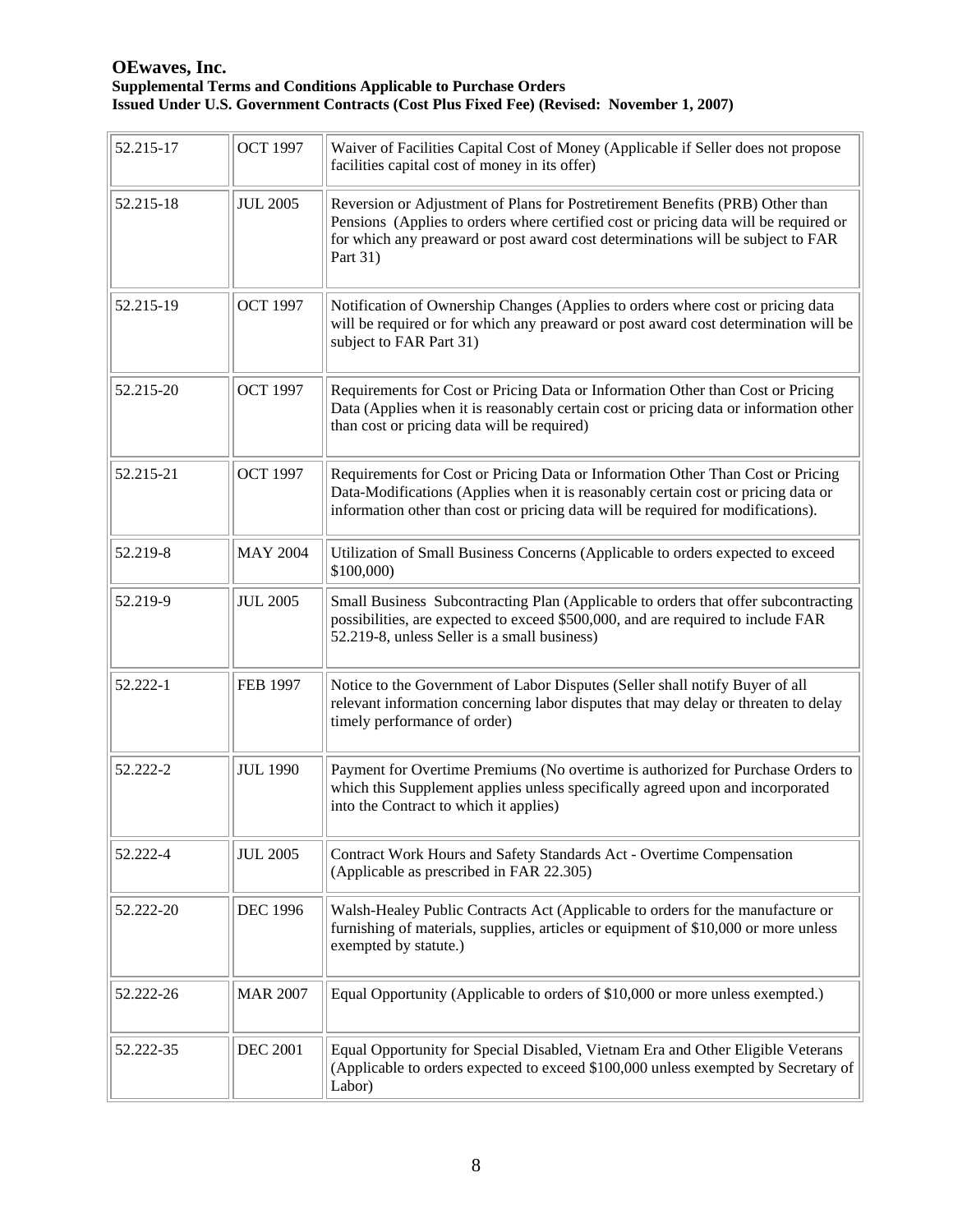| 52.222-36 | <b>SEP 2006</b>  | Affirmative Action for Workers with Disabilities (Applicable to orders expected to<br>exceed \$10,000)                                                                                                                                          |
|-----------|------------------|-------------------------------------------------------------------------------------------------------------------------------------------------------------------------------------------------------------------------------------------------|
| 52.222-37 | <b>SEP 2006</b>  | Employment Reports on Special Disabled Veterans, Veterans of the Vietnam Era,<br>and Other Eligible Veterans (Applicable to orders expected to exceed \$100,000<br>unless exempted by Secretary of Labor)                                       |
| 52.222-39 | <b>DEC 2004</b>  | Notification of Employee Rights Concerning Payment of Union Dues (Applicable<br>to orders expected to exceed \$100,000 unless exempted by Secretary of Labor)                                                                                   |
| 52.222-41 | <b>July 2005</b> | Service Contract Act of 1965, as amended                                                                                                                                                                                                        |
| 52.223-3  | <b>JAN 1997</b>  | Hazardous Material Identification and Material Safety Data                                                                                                                                                                                      |
| 52.223-7  | <b>JAN 1997</b>  | Notice of Radioactive Materials                                                                                                                                                                                                                 |
| 52.223-11 | <b>MAR 2001</b>  | <b>Ozone Depleting Substances</b>                                                                                                                                                                                                               |
| 52.223-13 | <b>AUG 2003</b>  | Certification of Toxic Chemical Release Reporting (Applicable to competitive<br>contracts, except commercial items, expected to exceed \$100,000 (including<br>options))                                                                        |
| 52.223-14 | <b>AUG 2003</b>  | Toxic Chemical Release Reporting (Applicable to first tier competitive contracts,<br>expected to exceed \$100,000 (including options.) (Delete paragraph (e)).                                                                                  |
| 52.225-1  | <b>JUN 2003</b>  | Buy American Act – Supplies (Applicable to orders over \$2,500 but not exceeding<br>\$25,000 and orders over \$25,000, unless FAR 52.225-3 or FAR 52.225-5 apply)                                                                               |
| 52.225-8  | <b>FEB 2000</b>  | Duty-Free Entry (Applicable when supplies in excess of \$10,000 may be imported<br>to $U.S.$ )                                                                                                                                                  |
| 52.225-13 | <b>FEB 2006</b>  | <b>Restrictions on Certain Foreign Purchases</b>                                                                                                                                                                                                |
| 52.227-1  | <b>JUL 1995</b>  | Authorization and Consent (Applicable to orders of \$25,000 or more if FAR<br>52.227-1 is in the prime contract)                                                                                                                                |
| 52.227-2  | <b>AUG 1996</b>  | Notice and Assistance Regarding Patent and Copyright Infringement (Applicable to<br>orders of \$100,000 or more)                                                                                                                                |
| 52.227-10 | <b>APR 1984</b>  | Filing of Patent Applications - Classified Subject Matter (Applicable if the work or<br>any patent application may contain classified subject matter.)                                                                                          |
| 52.227-11 | <b>JUN 1997</b>  | Patent Rights - Retention by the Contractor (Short Form) (Applicable if Seller is a<br>small business or non-profit organization performing experimental or R&D work<br>and made applicable under FAR $27.303(a)(1)$ or Buyer's Prime Contract) |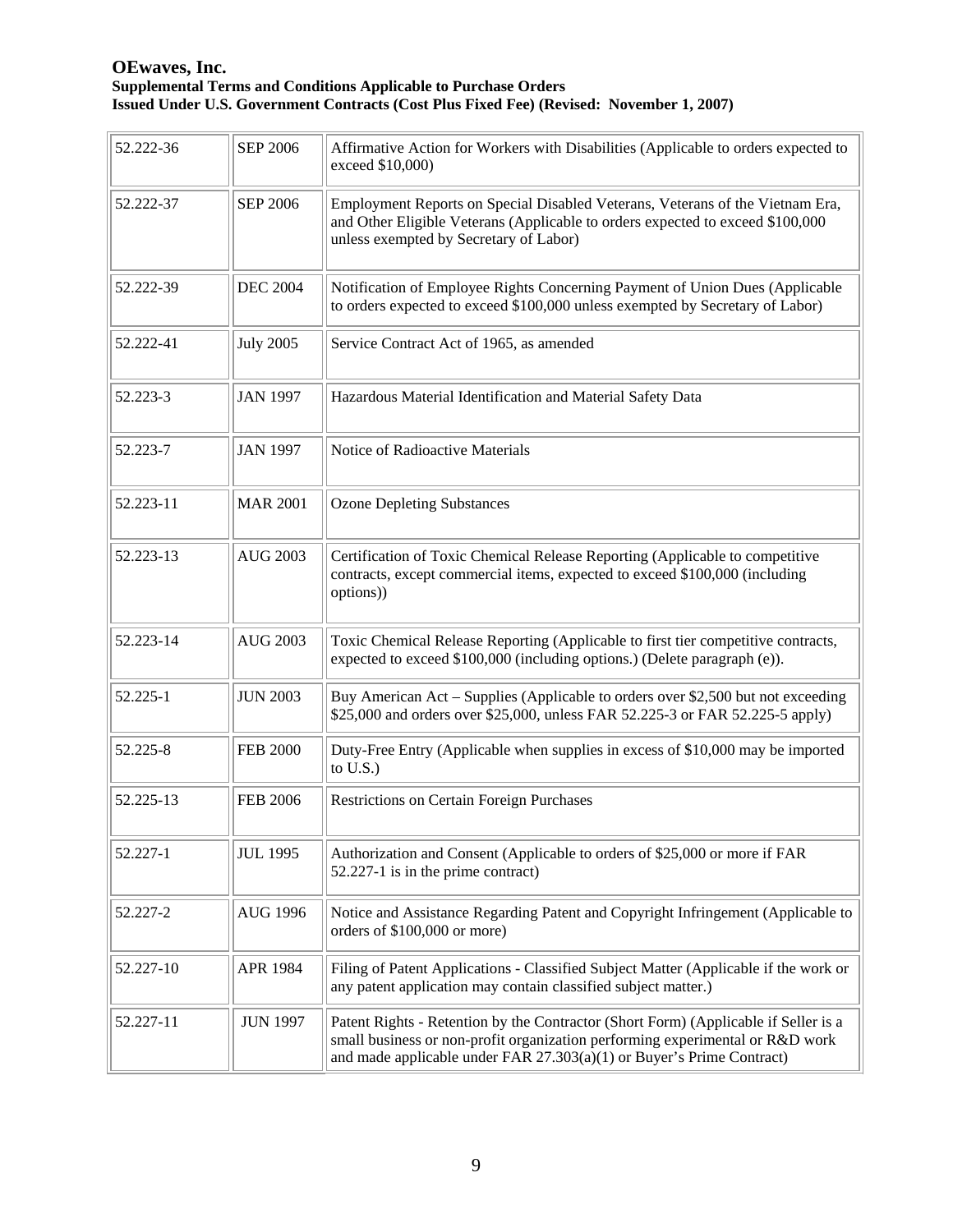| 52.227-12 | <b>JAN 1997</b> | Patent Rights – Retention by the Contractor (Long Form) (Applicable if Seller is<br>other than a small business or non-profit organization performing experimental or<br>R&D work and made applicable under FAR 27.303(b)(1) or Buyer's Prime<br>Contract) |
|-----------|-----------------|------------------------------------------------------------------------------------------------------------------------------------------------------------------------------------------------------------------------------------------------------------|
| 52.227-13 | <b>JAN 1997</b> | Patent Rights - Retention by the Government (Applicable if Purchase Orders are for<br>experimental or R&D work and made applicable under FAR $27.303(c)(1)$ or<br><b>Buyer's Prime Contract)</b>                                                           |
| 52.228-7  | <b>MAR 1996</b> | Insurance -Liability to Third Party                                                                                                                                                                                                                        |
| 52.232.20 | <b>APR 1984</b> | Limitation of Cost (Applicable only to fully funded Purchase Orders, except in<br>$(b)(1)$ substitute 90 days for 60 days as the advance reporting period.)                                                                                                |
| 52.232-22 | APR 1984        | Limitation of Funding (Applicable to incrementally funded Purchase Orders)                                                                                                                                                                                 |
| 52.236-13 | <b>NOV 1991</b> | Accident Prevention (Required in orders where services will be performed in<br>Government facilities and in orders for construction, dismantling, demolition, or<br>removal of improvements expected to exceed \$100,000)                                  |
| 52.237-2  | <b>APR 1984</b> | Protection of Government Buildings, Equipment and Vegetation (Applicable to<br>services to be performed on Government installations)                                                                                                                       |
| 52.242-15 | <b>AUG 1989</b> | Stop-Work Order                                                                                                                                                                                                                                            |
| 52.243-6  | <b>APR 1984</b> | <b>Change Order Accounting</b>                                                                                                                                                                                                                             |
| 52.244-2  | <b>JUN 2007</b> | Subcontracts (Applicable to cost-reimbursement, time and materials, labor-hour,<br>and letter contracts) (Notification shall be furnished to Buyer)                                                                                                        |
| 52.244-5  | <b>DEC 1996</b> | Competition in Subcontracting (Applicable to all orders expected to exceed<br>\$100,000, unless exempt under FAR 44.204)                                                                                                                                   |
| 52.244-6  | <b>FEB 2006</b> | Subcontracts for Commercial Items (Applicable to orders for Commercial Items)                                                                                                                                                                              |
| 52.245-1  | <b>JUL 2007</b> | <b>Government Property</b>                                                                                                                                                                                                                                 |
| 52.246-3  | <b>MAY 2001</b> | <b>Inspection of Supplies-Cost Reimbursement</b>                                                                                                                                                                                                           |
| 52.246-5  | APR 1984        | <b>Inspection of Services-Cost Reimbursement</b>                                                                                                                                                                                                           |
| 52.246-8  | <b>MAY 2001</b> | Inspection of Research and Development - Cost Reimbursement (Applicable to<br>Purchase Orders for Research and Development)                                                                                                                                |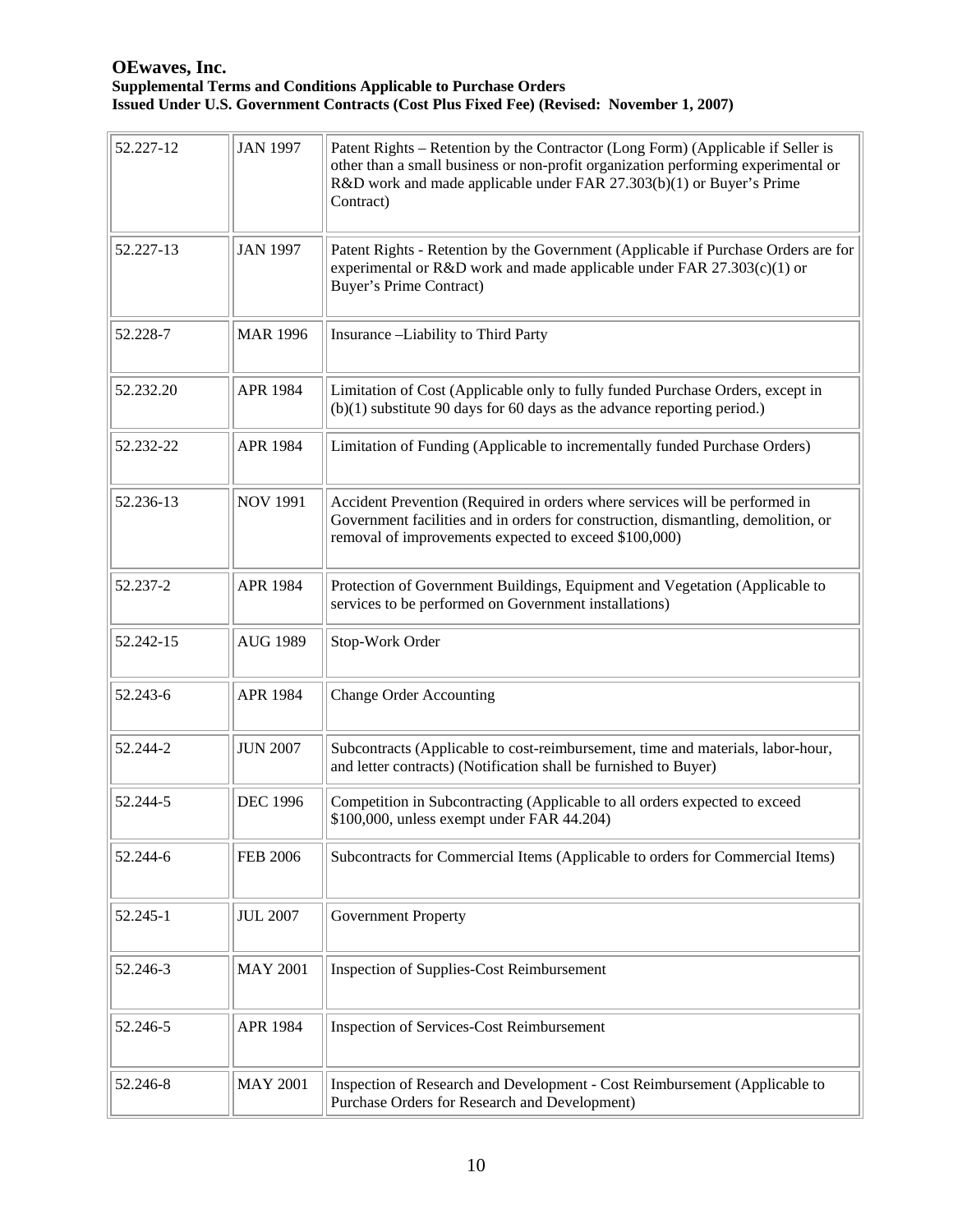| 52.246-16                     | <b>APR 1984</b> | <b>Responsibility for Supplies</b>                                                                                                                                                                                                                                                                                                         |
|-------------------------------|-----------------|--------------------------------------------------------------------------------------------------------------------------------------------------------------------------------------------------------------------------------------------------------------------------------------------------------------------------------------------|
| 52.249-14                     | APR 1984        | <b>Excusable Delays</b>                                                                                                                                                                                                                                                                                                                    |
| 52.247-63                     | <b>JAN 1997</b> | Preference for U.S. Flag Air Carriers (Applicable to orders of \$25,000 or more if<br>contract involves international air transportation)                                                                                                                                                                                                  |
| 52.247-64                     | <b>FEB 2006</b> | Preference for Privately Owned U.S. Flag Commercial Vehicles (Required in all<br>orders unless exempted under subsection (e) of the clause)                                                                                                                                                                                                |
| <b>DFARS</b><br><b>CLAUSE</b> | <b>DATE</b>     | <b>TITLE</b>                                                                                                                                                                                                                                                                                                                               |
| 252.203-7001                  | <b>DEC 2004</b> | Prohibition on Persons Convicted of Fraud or Other Defense- Contract-Related<br>Felonies. (Applicable to orders of \$100,000 or more, except for commercial items)                                                                                                                                                                         |
| 252.211-7000                  | <b>DEC 1991</b> | Acquisition Streamlining (Mandatory in subcontracts in excess of \$1 million)                                                                                                                                                                                                                                                              |
| 252.215-7000                  | <b>DEC 1991</b> | Pricing Adjustments (Applies to subcontracts that contain Subcontractor Cost or<br>Pricing Data clause)                                                                                                                                                                                                                                    |
| 252.223-7001                  | <b>DEC 1991</b> | Hazard Warning Labels (Applicable to orders requiring delivery of hazardous<br>materials; allows Buyer to ensure compliance with this clause)                                                                                                                                                                                              |
| 252.223-7002                  | <b>MAY 1994</b> | Safety precautions for ammunition and explosives (Applicable to subcontracts that<br>involve ammunition or explosives)                                                                                                                                                                                                                     |
| 252.223-7003                  | <b>DEC 1991</b> | Change in Place of Performance - Ammunition and Explosives (Allows Buyer to<br>comply with disclosure requirements of this clause)                                                                                                                                                                                                         |
| 252.223-7006                  | APR 1993        | Prohibition on Storage and Disposal of Toxic and Hazardous Materials (Applies to<br>subcontracts which require, may require or permit subcontractor performance on a<br>DoD installation. In order to ensure Buyer has information it needs to comply with<br>prime contract disclosure requirements, clause is included in subcontracts). |
| 252.225-7001                  | <b>JUN 2005</b> | Buy American Act and Balance of Payments Program (Applies to all subcontracts,<br>including those for commercial items)                                                                                                                                                                                                                    |
| 252.225-7002                  | <b>APR 2003</b> | Qualifying Country Sources as Subcontractors                                                                                                                                                                                                                                                                                               |
| 252.225-7006                  | <b>JUN 2005</b> | Quarterly Reporting of Actual Contract Performance Outside the United States<br>(Applies to first-tier subcontracts exceeding \$500,000 except those for commercial<br>items).                                                                                                                                                             |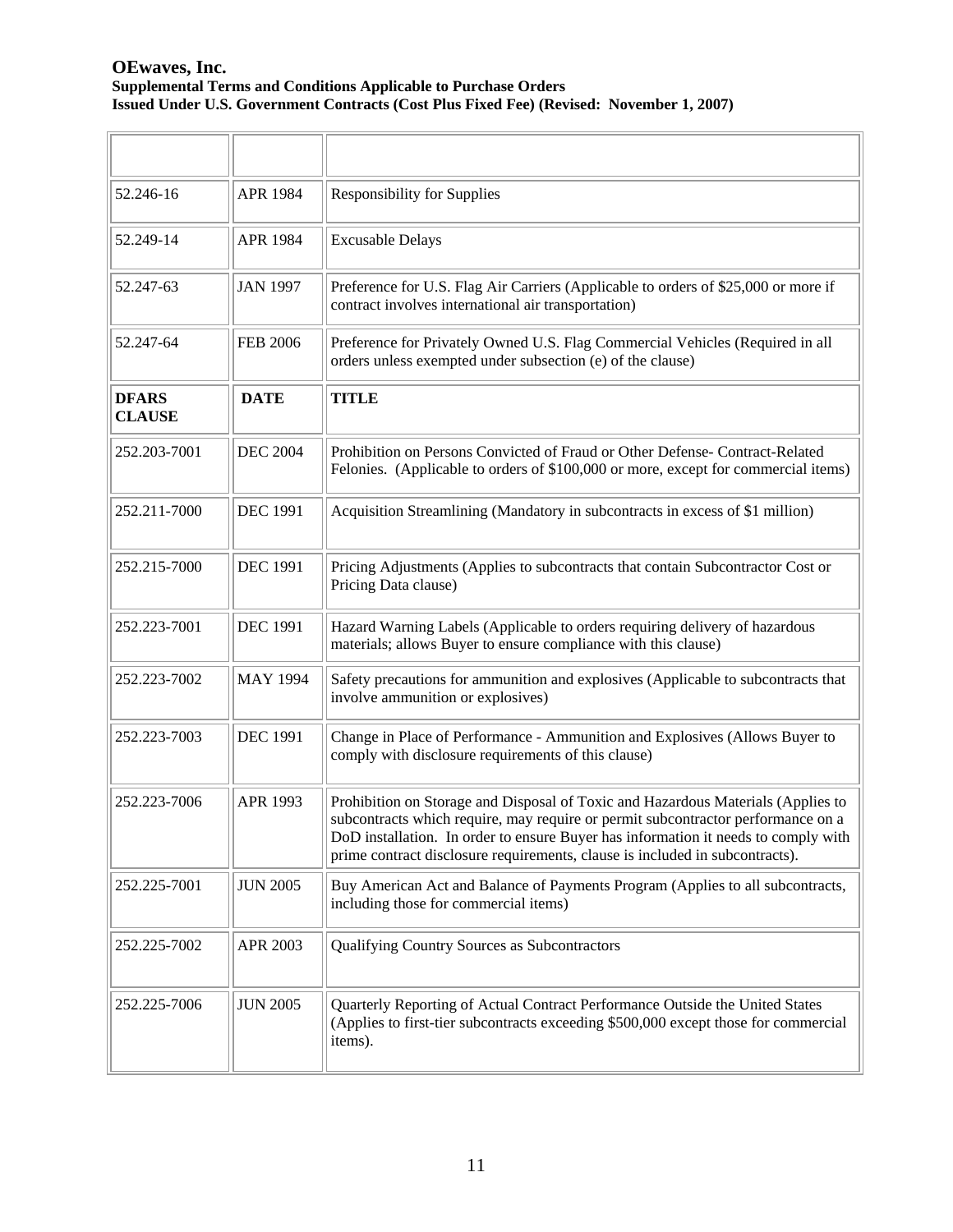| 252.225-7007                         | <b>SEP 2006</b>  | Prohibition on Acquisition of United States Munitions List Items from Communist<br><b>Chinese Military Companies</b>                                                                                                                                      |
|--------------------------------------|------------------|-----------------------------------------------------------------------------------------------------------------------------------------------------------------------------------------------------------------------------------------------------------|
| 252.225-7012                         | <b>JUNE 2004</b> | Preference for Certain Domestic Commodities (Applies to orders that exceed<br>\$100,000. Clause included in subcontracts to ensure Buyer does not deliver items<br>prohibited by prime contract.)                                                         |
| 252.225-7013                         | <b>JUN 2005</b>  | Duty-Free Entry                                                                                                                                                                                                                                           |
| 252.225-7014                         | <b>JUN 2005</b>  | Preference for Domestic Specialty Metals (Applies to orders over \$100,000 that<br>require delivery of articles containing specialty metals)                                                                                                              |
| <b>ALTI</b>                          | <b>JUN 2005</b>  | (Applies to subcontracts for commercial items)                                                                                                                                                                                                            |
| 252.225-7030                         | <b>DEC 2006</b>  | Restriction on Acquisition of Carbon, Alloy, and Armor Steel Plate (Applicable to<br>orders when carbon, alloy or armor steel plate will be delivered for use in<br>Government-owned or DoD-controlled facility; allows Buyer to comply)                  |
| 252.225-7015                         | <b>JUN 2005</b>  | Restriction on acquisition of hand or measuring tools. (Applies to orders over<br>\$100,000 that require delivery of hand or measuring tools)                                                                                                             |
| 252.225-7016                         | <b>JUN 2005</b>  | Restriction on Acquisition of Ball and Roller Bearings (Required in subcontracts<br>unless subcontract is for $(1)$ commercial items or $(2)$ items do not contain ball or<br>roller bearings)                                                            |
| 252.225-7025                         | <b>JUN 2005</b>  | Restriction on acquisition of forgings (Applies to subcontracts for items containing<br>restricted forging items)                                                                                                                                         |
| 252.225-7028                         | APR 2003         | Exclusionary policies and practices of foreign governments. (Applies to supplies<br>and services for international military education training and FMS)                                                                                                   |
| 252.227-7013<br>and<br>(Alternate I) | <b>NOV 1995</b>  | Rights in Technical Data -Noncommercial items (Applies to orders requiring<br>delivery of technical data or computer software. If Alternate I is included in prime<br>contract, include Alt 1 in subcontract)                                             |
| 252.227-7014                         | <b>JUN 1995</b>  | Rights in Noncommercial Computer software and Noncommercial Computer<br>Software Documentation (Applies when noncommercial computer software or<br>computer software documentation is to be obtained from subcontractor for delivery<br>to Government. ). |
| 252.227-7016                         | <b>JUN 1995</b>  | Rights in Bid or Proposal Information (Applies to orders to which 252.227-7013<br>and/or 252.227-7015 apply; not applicable to subcontracts for commercial items).                                                                                        |
| 252.227-7017                         | <b>JUN 1995</b>  | Identification and assertion of use, release, or disclosure restrictions. (Applicable<br>to orders to which FAR 252.227-7013 applies).                                                                                                                    |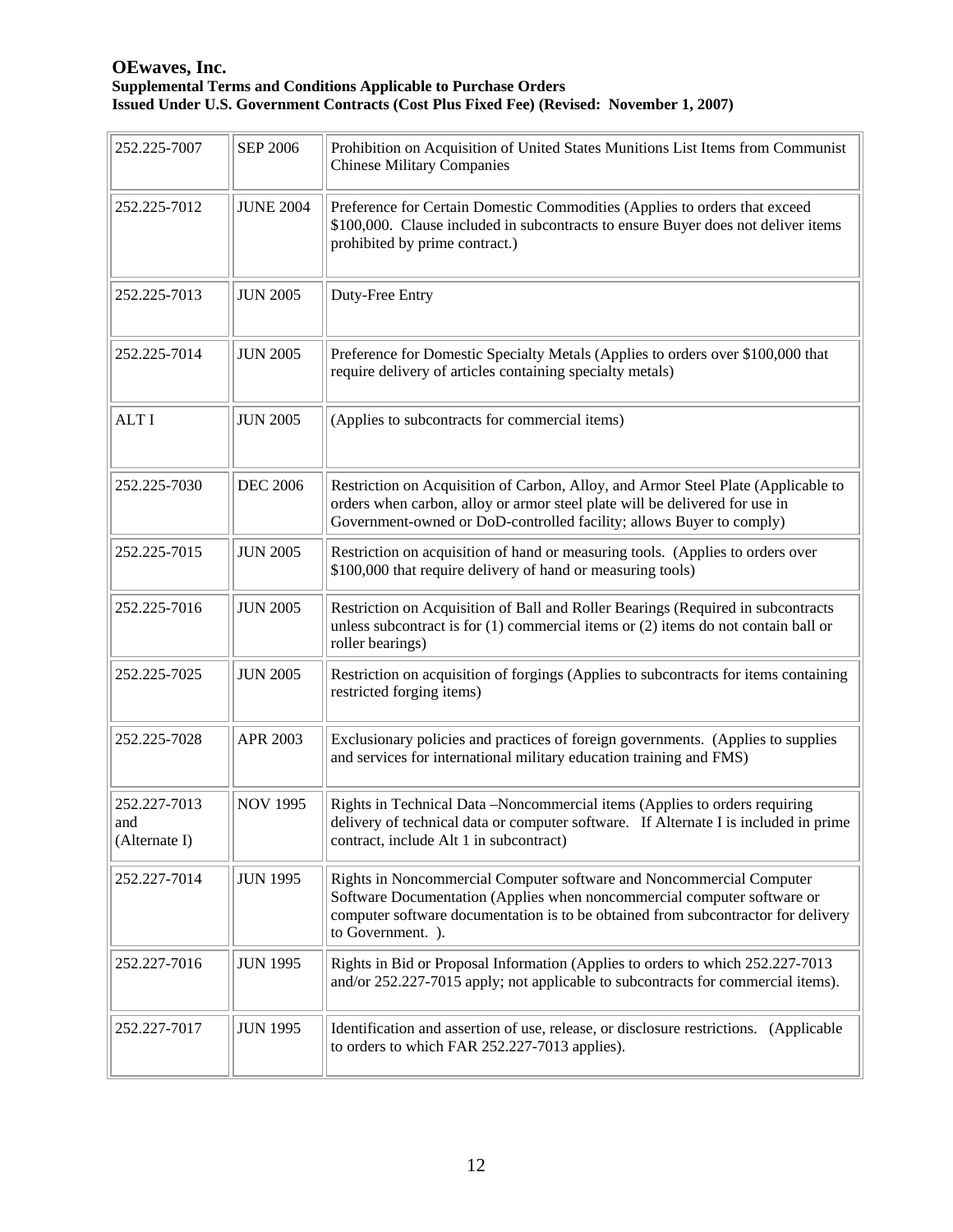| 252.227-7019 | <b>JUN 1995</b> | Validation of asserted restrictions-computer software (Applies to subcontracts<br>where computer software will be delivered.)                                                                                                                                     |
|--------------|-----------------|-------------------------------------------------------------------------------------------------------------------------------------------------------------------------------------------------------------------------------------------------------------------|
| 252.227-7026 | <b>APR 1988</b> | Deferred Delivery of Technical Data or Computer Software (Applies to deferred<br>delivery of data, including data acquired from subcontractor).                                                                                                                   |
| 252.227-7027 | <b>APR 1988</b> | Deferred Ordering of Technical Data or Computer Software (Applies to orders<br>where technical data or computer software will be generated in subcontract<br>performance and data or software cannot be specifically identified prior to order<br>placement).     |
| 252.227-7028 | <b>JUN 1995</b> | Technical Data or Computer Software Previously Delivered to the Government<br>(Applies to orders for which data and/or computer software will be delivered)                                                                                                       |
| 252.227-7030 | <b>MAR 2000</b> | Technical Data - Withholding of Payment (Applies to orders to which DFAR<br>252.227-7013 applies)                                                                                                                                                                 |
| 252.227-7037 | <b>SEP 1999</b> | Validation of Restrictive Markings on Technical Data (Applies to orders that<br>require delivery of technical data except those for commercial items.)                                                                                                            |
| 252.228-7005 | <b>DEC 1991</b> | Accident Reporting and Investigation Involving Aircraft, Missiles and Space<br>Launch Vehicles (Clause required to be included in subcontracts).                                                                                                                  |
| 252.231-7000 | <b>DEC 1991</b> | Supplemental Cost Principles (Applies to subcontracts, except those for commercial<br>items, to ensure same cost principles apply to prime contract and subcontracts).                                                                                            |
| 252.235-7003 | <b>DEC 1991</b> | Frequency Authorization (Applies to subcontracts requiring development,<br>production, construction, testing, or operation of device for which radio frequency<br>authorization is required. Alternate included in subcontract if included in prime<br>contract). |
| 252.239-7000 | <b>JUN 2004</b> | Protection Against Compromising Emanations (Applies where subcontractor will<br>perform classified work unless requirements are in a DD254 with subcontractor).                                                                                                   |
| 252.239-7016 | <b>DEC 1991</b> | Telecommunications security equipment, devices, techniques, and services (Applies<br>to orders that require securing telecommunications).                                                                                                                         |
| 252.243-7001 | <b>DEC 1991</b> | Pricing of Contract Modifications (Included in subcontracts where cost principles<br>apply to ensure subcontracts, except those for commercial items, are subject to<br>same cost principles as prime contract).                                                  |
| 252.246-7001 | <b>DEC 1991</b> | Warranty of Data (Applicable to orders requiring delivery of technical data)                                                                                                                                                                                      |
| 252.247-7023 | <b>MAY 2002</b> | Transportation of Supplies by Sea (Applicable to domestic orders over \$100,000<br>except those for direct purchase of ocean transportation services).                                                                                                            |